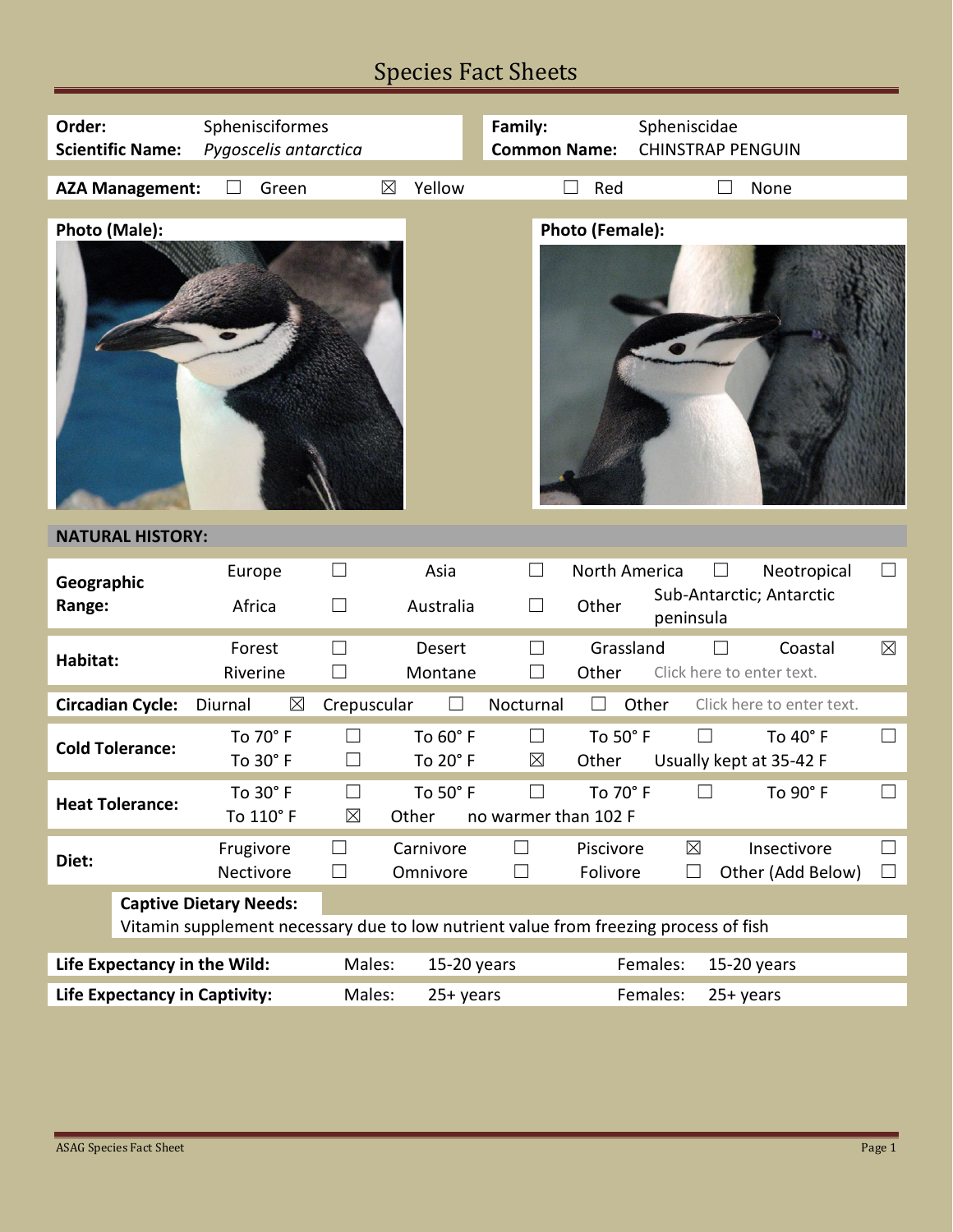# Species Fact Sheets

| <b>BREEDING INFORMATION:</b>                                                   |                                                                                                                                                                                                                                                                                                                                                                                                                                                                                                                                                                                                                                                                                                                                                                                                                                                                                                       |                                                                                                                                                                                                                                                                                                                                                                                                                                                                                                                                                                                                                                                                                                                                                                                                                                                                                                                                                                                                                                                   |           |  |                            |                               |  |
|--------------------------------------------------------------------------------|-------------------------------------------------------------------------------------------------------------------------------------------------------------------------------------------------------------------------------------------------------------------------------------------------------------------------------------------------------------------------------------------------------------------------------------------------------------------------------------------------------------------------------------------------------------------------------------------------------------------------------------------------------------------------------------------------------------------------------------------------------------------------------------------------------------------------------------------------------------------------------------------------------|---------------------------------------------------------------------------------------------------------------------------------------------------------------------------------------------------------------------------------------------------------------------------------------------------------------------------------------------------------------------------------------------------------------------------------------------------------------------------------------------------------------------------------------------------------------------------------------------------------------------------------------------------------------------------------------------------------------------------------------------------------------------------------------------------------------------------------------------------------------------------------------------------------------------------------------------------------------------------------------------------------------------------------------------------|-----------|--|----------------------------|-------------------------------|--|
| <b>Age at Sexual Maturity:</b>                                                 |                                                                                                                                                                                                                                                                                                                                                                                                                                                                                                                                                                                                                                                                                                                                                                                                                                                                                                       | Males:                                                                                                                                                                                                                                                                                                                                                                                                                                                                                                                                                                                                                                                                                                                                                                                                                                                                                                                                                                                                                                            | 3-5 years |  | Females:                   | 3-5 years                     |  |
| <b>Courtship Displays:</b>                                                     |                                                                                                                                                                                                                                                                                                                                                                                                                                                                                                                                                                                                                                                                                                                                                                                                                                                                                                       | Nuptial Displaying; Mutual Vocalization; Rock Presentation                                                                                                                                                                                                                                                                                                                                                                                                                                                                                                                                                                                                                                                                                                                                                                                                                                                                                                                                                                                        |           |  |                            |                               |  |
| <b>Nest Site Description:</b>                                                  |                                                                                                                                                                                                                                                                                                                                                                                                                                                                                                                                                                                                                                                                                                                                                                                                                                                                                                       | Usually constructed with what is available. Rocks; grass; bones (wild). In<br>many facilities, nest sites have been constructed of mortar and flat stones to<br>build up areas that were not usable before. SWSA has been doing this for<br>years and it has made a tremendous difference. If there are spots that are<br>away from all other birds and somewhat secluded, they will go to those<br>areas. Chinstraps prefer to nest at locations that are above and away from<br>everyone else except their own. They do not seem to enjoy nesting on the<br>ground or "rookery area" of the exhibit but will if they must and will try to<br>be amongst each other if at all possible. They are a lot more tolerant of<br>smaller species than larger. Gentoos will displace them almost every time.<br>The SWSA theory for nesting space is if all ground nests are taken then go<br>up! This is where making use of all space that is available and building nest<br>sites everywhere you can to give a pair the opportunity to try and nest. |           |  |                            |                               |  |
| <b>Clutch Size, Egg Description:</b>                                           |                                                                                                                                                                                                                                                                                                                                                                                                                                                                                                                                                                                                                                                                                                                                                                                                                                                                                                       | 2 Eggs. All white and somewhat rounded. Up to 3 in. long and 2 in. wide.                                                                                                                                                                                                                                                                                                                                                                                                                                                                                                                                                                                                                                                                                                                                                                                                                                                                                                                                                                          |           |  |                            |                               |  |
| <b>Incubation Period:</b><br><b>Fledgling Period:</b><br>8 Weeks<br>35-39 Days |                                                                                                                                                                                                                                                                                                                                                                                                                                                                                                                                                                                                                                                                                                                                                                                                                                                                                                       |                                                                                                                                                                                                                                                                                                                                                                                                                                                                                                                                                                                                                                                                                                                                                                                                                                                                                                                                                                                                                                                   |           |  |                            |                               |  |
| <b>Parental Care:</b>                                                          |                                                                                                                                                                                                                                                                                                                                                                                                                                                                                                                                                                                                                                                                                                                                                                                                                                                                                                       | Shared/Mutual.                                                                                                                                                                                                                                                                                                                                                                                                                                                                                                                                                                                                                                                                                                                                                                                                                                                                                                                                                                                                                                    |           |  |                            |                               |  |
| <b>Chick Development:</b>                                                      | As penguin chicks go, chinstraps are some of the easier to raise. They almost always<br>eat well and rarely are there issues with them as they grow. At about half way<br>through their development (fledging), chicks will eat anything they can choke down.<br>Feathers, rocks, and any item the parents bring back to the nest. If hand raised and<br>on a rock substrate, they will also eat these as well. They like to "mouth" on the<br>sides of corrals and holding areas and will pick at anything loose or available and try<br>to eat it as well.<br>Chinstraps do well being raised along with other species and seem to get along<br>without issues. Near fledging, they will begin to fight amongst each other. This<br>species is also able to be fostered to other species parents without issue. They are<br>fast learners with respect to eating on their own without hand feeding. |                                                                                                                                                                                                                                                                                                                                                                                                                                                                                                                                                                                                                                                                                                                                                                                                                                                                                                                                                                                                                                                   |           |  |                            |                               |  |
| <b>CAPTIVE HABITAT INFORMATION:</b>                                            |                                                                                                                                                                                                                                                                                                                                                                                                                                                                                                                                                                                                                                                                                                                                                                                                                                                                                                       |                                                                                                                                                                                                                                                                                                                                                                                                                                                                                                                                                                                                                                                                                                                                                                                                                                                                                                                                                                                                                                                   |           |  |                            |                               |  |
| Social Structure in the Wild:<br>Colonial                                      |                                                                                                                                                                                                                                                                                                                                                                                                                                                                                                                                                                                                                                                                                                                                                                                                                                                                                                       |                                                                                                                                                                                                                                                                                                                                                                                                                                                                                                                                                                                                                                                                                                                                                                                                                                                                                                                                                                                                                                                   |           |  |                            |                               |  |
| <b>Social Structure in Captivity:</b><br>Colonial                              |                                                                                                                                                                                                                                                                                                                                                                                                                                                                                                                                                                                                                                                                                                                                                                                                                                                                                                       |                                                                                                                                                                                                                                                                                                                                                                                                                                                                                                                                                                                                                                                                                                                                                                                                                                                                                                                                                                                                                                                   |           |  |                            |                               |  |
| <b>Minimum Group Size:</b>                                                     | 10                                                                                                                                                                                                                                                                                                                                                                                                                                                                                                                                                                                                                                                                                                                                                                                                                                                                                                    |                                                                                                                                                                                                                                                                                                                                                                                                                                                                                                                                                                                                                                                                                                                                                                                                                                                                                                                                                                                                                                                   |           |  | <b>Maximum Group Size:</b> | No limit/appropriate<br>space |  |